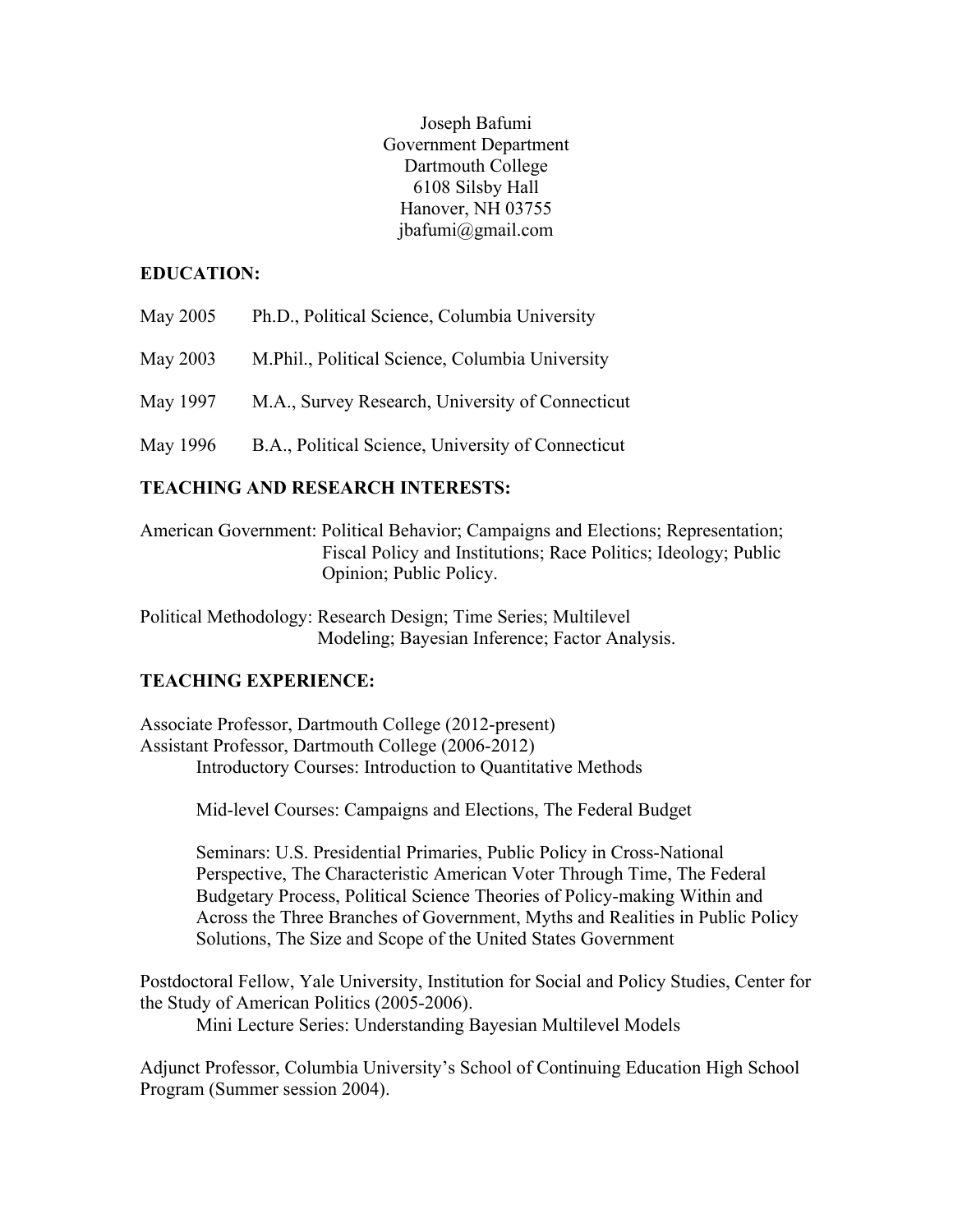Course: The Nomination and Election of Presidents

- Adjunct Professor, Columbia College (Summer session 2004). Course: Introduction to American Politics
- Lab Instructor and Teaching Assistant, Barnard College (Spring 2003) Course: Quantitative Methods for Sociologists
- Adjunct Professor, Queens College (Summer session 2000). Course: Introduction to American Politics

### **RESEARCH WORKS:**

### **Publications:**

Michael Herron, Daniel Smith, Wendy Serra and Joseph Bafumi. Forthcoming, 2017. "Wait Times and Voter Confidence: A Study of the 2014 General Election in Miami-Dade County." In Chris Galdieri, Tauna Sisco and Jennifer Lucas (eds.), *Races, Reforms, & Policy: Implications of the 2014 Midterm Election.*

Joseph Bafumi, Robert S. Erikson and Christopher Wlezien. 2014. "National Polls, District Information and House Seats: Forecasting the 2014 Midterm Election." *PS: Political Science & Politics* 47: 775-778*.*

Joseph Bafumi, Michael Herron, Seth Hill and Jeff Lewis. 2012. "Alvin Greene? Who? How Did He Win the United States Senate Nomination in South Carolina?" *Election Law Journal* 11: 358-379.

Joseph Bafumi. 2012. "Polarization and the Fiscal Future of the United States." *The Forum* 10, Issue 3, Article 8.

Joseph Bafumi. 2012. "The Senate Budget Committee: The Impact of Polarization on Institutional Design." *PS: Political Science & Politics* 45: 161-167.

Joseph Bafumi and Joseph M. Parent. 2012. "International Polarity and America's Polarization." *International Politics* 49: 1-35*.*

Joseph Bafumi. 2011. "Animal Spirits: The Effect of Economic Expectations on Economic Output." *Applied Economics* 43: 3573-3589*.*

Joseph Bafumi and Michael Herron. 2010. "Leapfrog Representation and Extremism: A Study of American Voters and Their Members of Congress." *American Political Science Review 104: 519-542.*

Joseph Bafumi, Robert S. Erikson and Christopher Wlezien. 2010. "Balancing, Generic Polls and Midterm Congressional Elections." *Journal of Politics* 72: 705-719.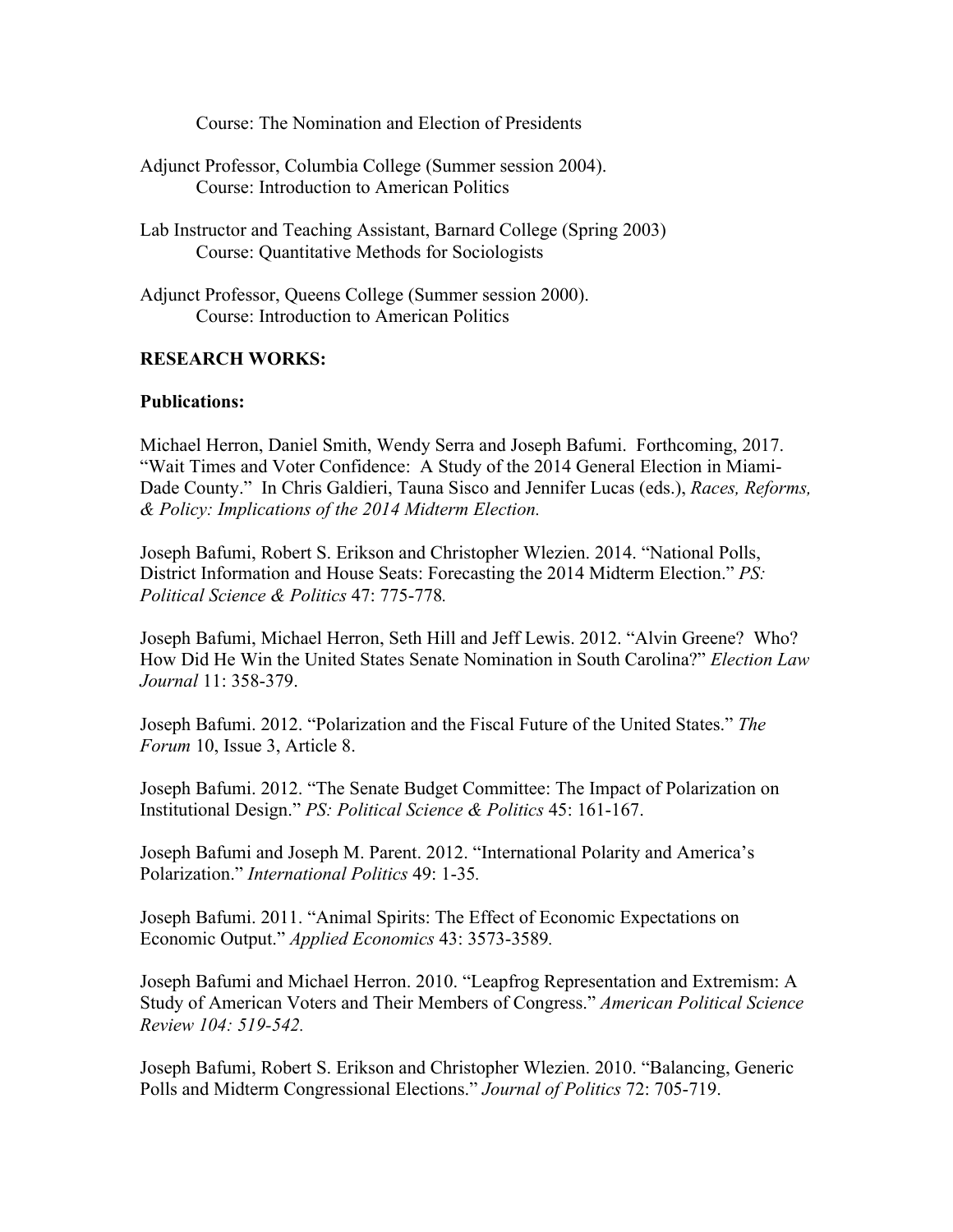Joseph Bafumi, Robert S. Erikson and Christopher Wlezien. 2010. "Forecasting House Seats from Generic Congressional Polls: The 2010 Midterm Election." *PS: Political Science & Politics* 43: 633-636*.*

Joseph Bafumi and Michael Herron. 2009. "Prejudice, Black Threat and the Racist Voter in the 2008 Presidential Election." *Journal of Political Marketing* 8: 334-348.

Joseph Bafumi and Robert Shapiro. 2009. "A New Partisan Voter." *Journal of Politics* 71: 1-24.

Joseph Bafumi, Robert Erikson and Christopher Wlezien. 2008. "Forecasting House Seats from Generic Congressional Polls." In F.J. Scheuren and Wendy Alvey (eds.), *Elections and Exit Polling.* New York: Wiley.

Andrew Gelman, Boris Shor, Joseph Bafumi and David K. Park. 2007. "Rich State, Poor State, Red State, Blue State: What's the Matter with Connecticut?" *Quarterly Journal of Political Science* 2: 345-367.

Boris Shor, Joseph Bafumi, Luke Keele and David K. Park. 2007. "A Bayesian Multilevel Approach to Time Series Cross-Sectional Data." *Political Analysis* 15: 165- 181.

David K. Park, Andrew Gelman and Joseph Bafumi. 2006. "State-Level Opinions from National Surveys: Poststratification using Multilevel Logistic Regression." In Jeffrey Cohen (ed.), *Public Opinion in State Politics*. Palo Alto: Stanford University Press.

Joseph Bafumi, Andrew Gelman, David Park and Noah Kaplan. 2005. "Practical Issues in Implementing and Understanding Bayesian Ideal Point Estimation." *Political Analysis*  13: 171-187.

Andrew Gelman, Jonathan N. Katz and Joseph Bafumi. 2004. "Standard Voting Power Indexes Don't Work: An Empirical Analysis." *British Journal of Political Science* 34: 1- 192.

David K. Park, Andrew Gelman and Joseph Bafumi. 2004. "Bayesian Multilevel Estimation with Poststratification: State-Level Estimates from National Polls." *Political Analysis* 12: 375-385.

Robert S. Erikson, Joseph Bafumi and Bret Wilson. 2001. "Was the 2000 Election Predictable?" *PS: Political Science and Politics* 34: 815-819.

### **Other Publications and Projects:**

Co-founder and collaborator on Twitterscope; a visualization of live political discourse during the 2016 presidential election that applies machine learning and natural language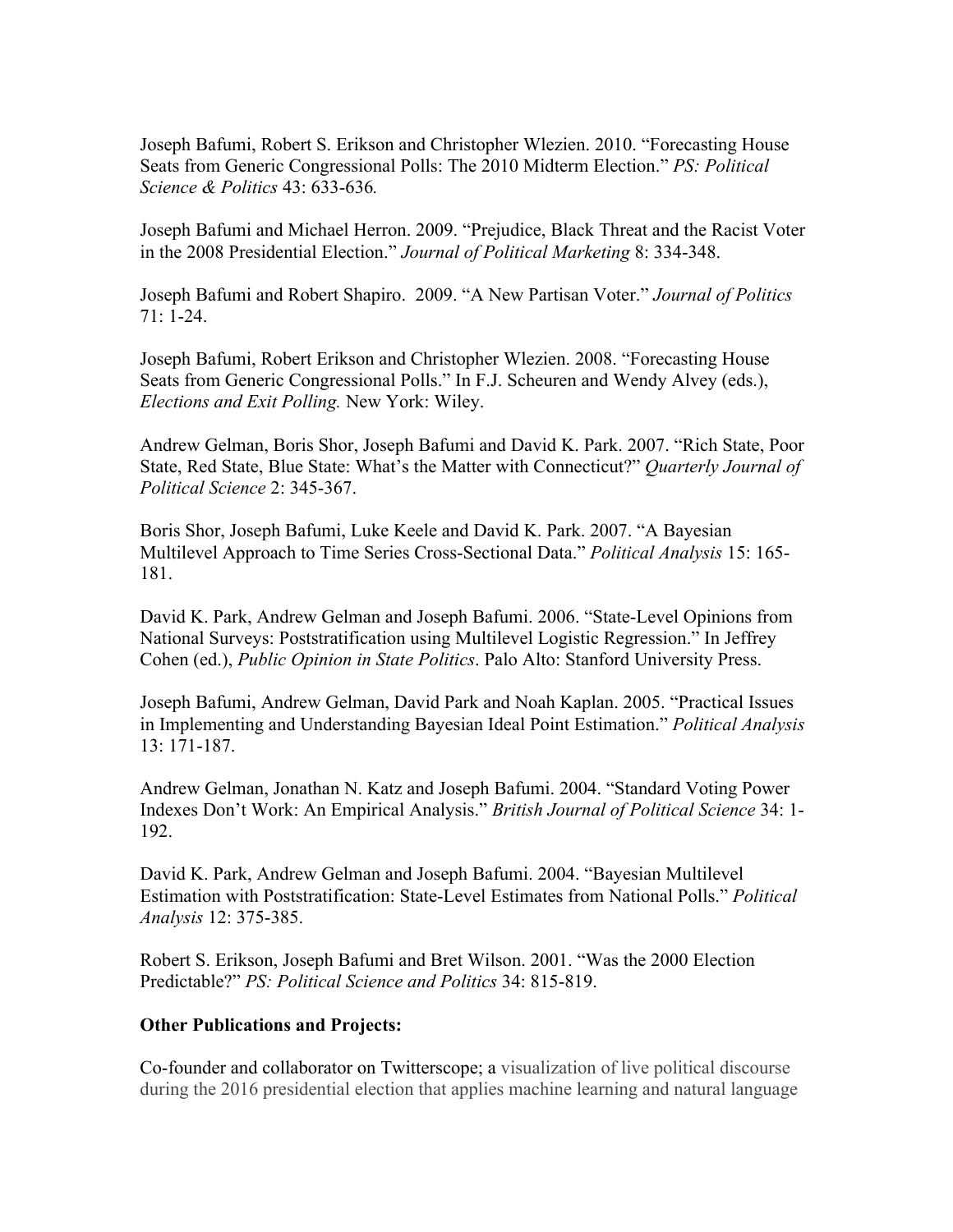processing (NLP) techniques to journalists and politicians Tweets in two dimensions ideology and sentiment.

Collaborator on elections related apps HillaryDonald, to gauge reaction to live political content such as political debates, and HillaryDonald Go, a political augmented reality game.

Joseph Bafumi, Robert S. Erikson and Christopher Wlezien. 2015. "Forecasting the 2014 House Seat Division in Retrospect." *PS: Political Science & Politics* 48: 296-297*.*

Joseph Bafumi. 2014. Book Review of *Representing Red and Blue* by David Barker and Christopher Carman. *Perspectives on Politics* 12: 475-476.

Joseph Bafumi. 2010-2011. Book Review of *The Partisan Sort: How Liberals Became Democrats and Conservatives Became Republicans* by Matthew Levendusky. *Political Science Quarterly* 125: 711-712.

Joseph Bafumi, Robert S. Erikson and Christopher Wlezien. 2011. "Postmortems of the 2010 Midterm Election Forecasts: Forecasting House Seats from Generic Congressional Polls: The 2010 Midterm Election." *PS: Political Science & Politics* 44: 2-2.

Joseph Parent and Joseph Bafumi. 2008. "Correspondence: Of Polarity and Polarization." *International Security* 33: 170-173.

Andrew Gelman with David K. Park, Boris Shor, Joseph Bafumi and Jeronimo Cortina. 2008. *Red State, Blue State, Rich State, Poor State.* Princeton University Press.

Joseph Bafumi, Robert Erikson and Christopher Wlezien. 2007. "Forecasting House Seats from Generic Congressional Polls." APSA Legislative Studies Section's *Extension of Remarks* 30: 2-9.

## **Presentations:**

Joseph Bafumi and John Sides. "Will Americans Support a Fiscal Compromise in Washington?" Presented at a Washington, DC Consortium of Political Scientists in Experiments, 2016.

Joseph Bafumi. "Black Populations and White Voters: New Findings on Contact and Black Threat." Presented at the Department of Government, Dartmouth College, 2014 and the 2015 annual meeting of the American Political Science Association.

Michael Herron, Daniel Smith, Wendy Serra and Joseph Bafumi. "Wait Times and Voter Confidence: A Study of the 2014 General Election in Miami-Dade County." Presented at The American Elections 2014: Contexts and Consequences Conference, St. Anselm College, 2015.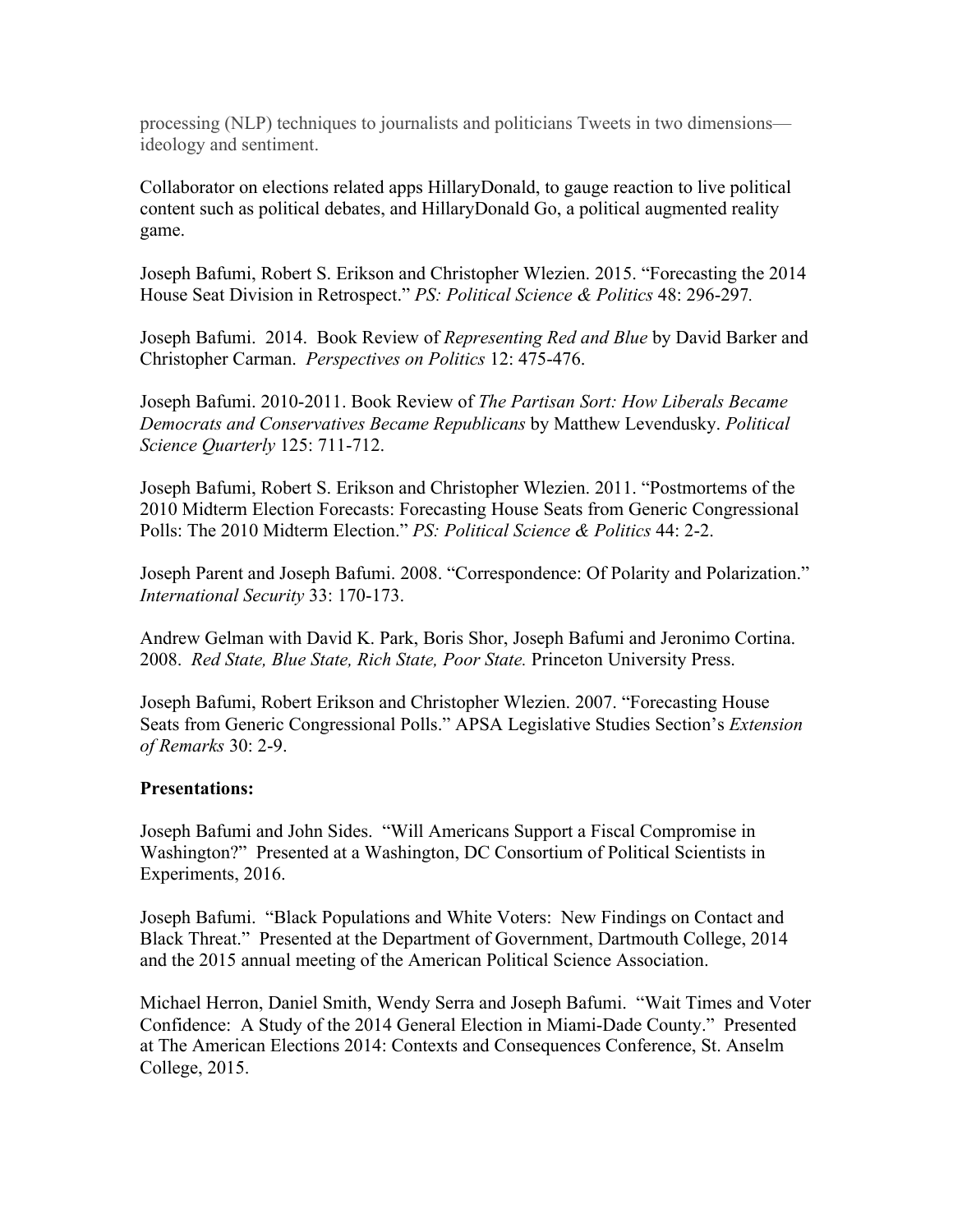Joseph Bafumi, Robert S. Erikson and Christopher Wlezien. "National Polls, District Information and House Seats: Forecasting the 2014 Midterm Election." Presented at the 2014 annual meeting of the American Political Science Association.

Joseph Bafumi and Christina Greer. "President Obama and the Intensification of Black Threat from 2008 to 2012." Presented at the Department of Government's Mini-APSA Series, Dartmouth College, 2013; the Department of Political Science, University of California, Davis, 2013; and the Department of Government, Georgetown University, 2014 and the 2014 annual meeting of the American Political Science Association.

Joseph Bafumi, Michael Herron, Seth Hill and Jeff Lewis. "Alvin Greene? Who? How Did He Win the United States Senate Nomination in South Carolina?" Presented at the 2012 annual meeting of the Midwest Political Science Association.

Joseph Bafumi. "The Senate Budget Committee: The Impact of Polarization on Institutional Design." Government Department Seminar Series, Dartmouth College, 2011.

Joseph Parent and Joseph Bafumi. "International Polarity and Domestic Polarization: Explaining American Disunity." Presented at the International Relations/Foreign Policy Working Group Series at the Dickey Center for International Understanding, Dartmouth College, 2008; the Department of Political Science, University of Miami, 2009; and the 2011 annual meeting of the International Studies Association.

Joseph Bafumi, Robert S. Erikson and Christopher Wlezien. "Forecasting House Seats from Generic Congressional Polls: The 2010 Midterm Election." Presented at the 2010 annual meeting of the American Political Science Association.

Joseph Bafumi and Alan Gerber. "Does Congressional Campaign Spending Matter? Repeat Challenger Races and Equilibria Theory Combined." Presented at the 2010 annual meeting of the Midwest Political Science Association and the American Politics Seminar, Department of Government, Dartmouth College, 2010.

Joseph Bafumi and Michael Herron. "Prejudice, Black Threat and the Racist Voter in the 2008 Presidential Election." Presented at the 2009 annual meeting of the Midwest Political Science Association and the Rockefeller Center, Dartmouth College.

Joseph Bafumi. "Has Political Polarization Diminished Balancing in U.S. Elections?" Presented at the 2008 Going to Extremes Conference, Rockefeller Center, Dartmouth College.

Joseph Bafumi, Robert S. Erikson and Christopher Wlezien. "On Forecasting House Seats from Generic Congressional Polls—A Retrospective on 2006." Presented at seminars in Princeton University and Columbia University, 2007, and at the 2008 Annual Meeting of the Association for Public Opinion Research.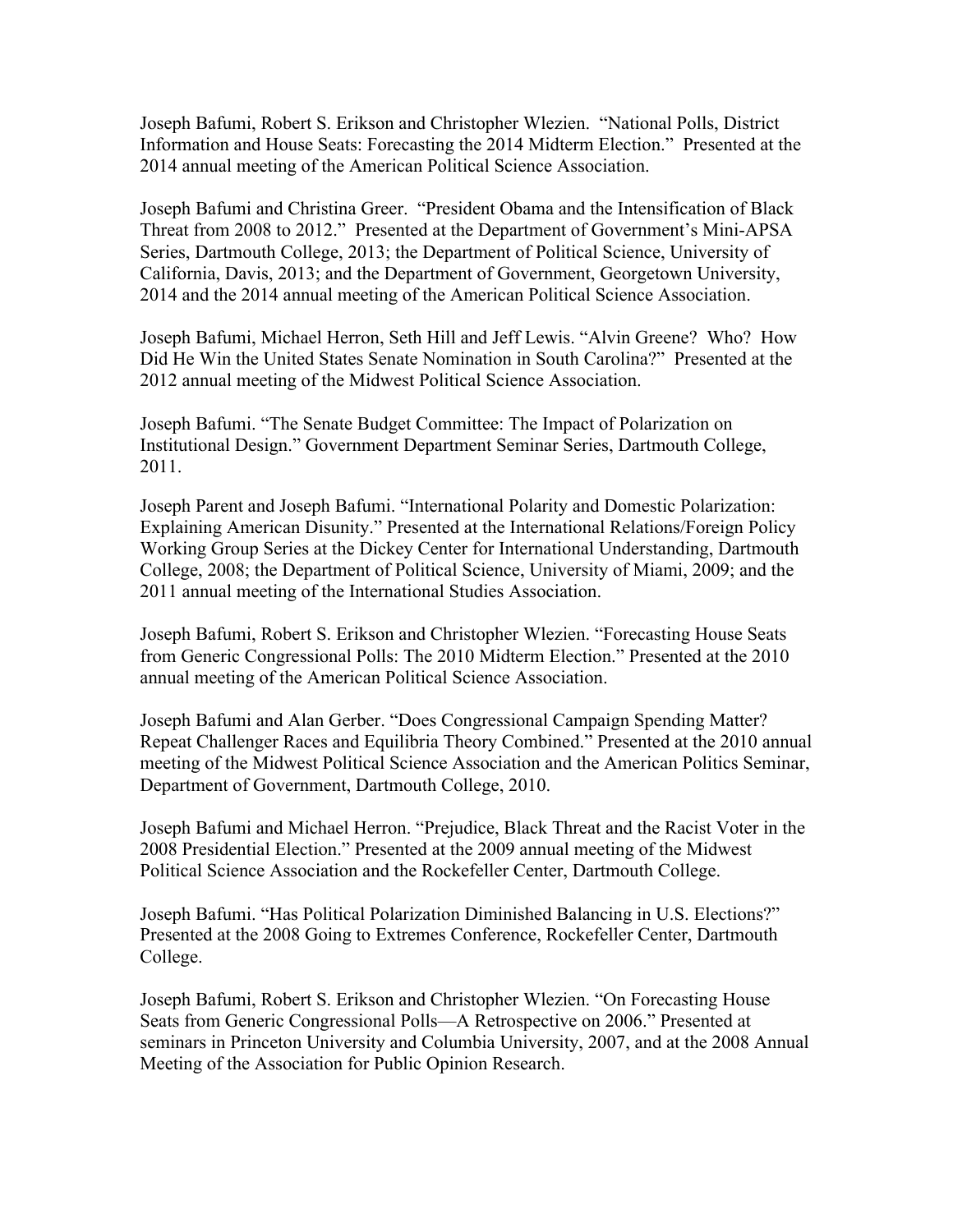Joseph Bafumi. "Ideological Bias in the Print Media." Presented at the 2007 annual meeting of the American Political Science Association.

Joseph Bafumi and Michael Herron. "Representation and American Political Institutions." Presented at the 2007 annual meeting of the Midwest Political Science Association and at speaker series in Columbia University, Yale University, Dartmouth College, Stanford University and Princeton University.

Joseph Bafumi, Robert S. Erikson and Christopher Wlezien. "Forecasting House Seats from Generic Congressional Polls." Presented at the 2006 annual meeting of the Northeast Political Science Association and the Political Psychology and Behavior Workshop, Harvard University.

Joseph Bafumi, Robert S. Erikson and Christopher Wlezien. "Ideological Balancing, Generic Polls and Midterm Congressional Elections." Presented at the Political Psychology and Behavior Workshop, Harvard University, 2006 and the 2007 Annual Meeting of the Association for Public Opinion Research.

Joseph Bafumi and Andrew Gelman. "Fitting Multilevel Models When Predictors and Group Effects Correlate." Presented at the 2006 annual meeting of the Midwest Political Science Association.

Andrew Gelman, Boris Shor, Joseph Bafumi and David K. Park. "Rich State, Poor State, Red State, Blue State: What's the Matter with Connecticut?" Presented at the Department of Economics, George Mason University, 2005 and the 2005 annual meeting of the Midwest Political Science Association.

Boris Shor, Joseph Bafumi, Luke Keele and David K. Park. "A Bayesian Multilevel Approach to Time Series Cross-Sectional Data." Presented at the 2004 annual meeting of the Midwest Political Science Association and the 2005 annual meeting of the American Political Science Association.

Joseph Bafumi. "The Stubborn American Voter." Presented at the 2004 annual meeting of the American Political Science Association and poster presented at the 2004 Summer Methods Conference.

Noah Kaplan and Joseph Bafumi. "Do Electoral Campaigns Facilitate Ideological Constraint in the Public?" Presented at the 2004 annual meeting of the American Political Science Association.

Joseph Bafumi. "The Link Between Macro and Micro Models of the Vote: A Bayesian Multilevel Approach." Presented at the 2004 annual meeting of the Midwest Political Science Association.

Luke Keele and Joseph Bafumi. "Rationality, Prospect Theory and Economic Evaluations of the President" Presented at the 2004 annual meeting of the Midwest Political Science **Association**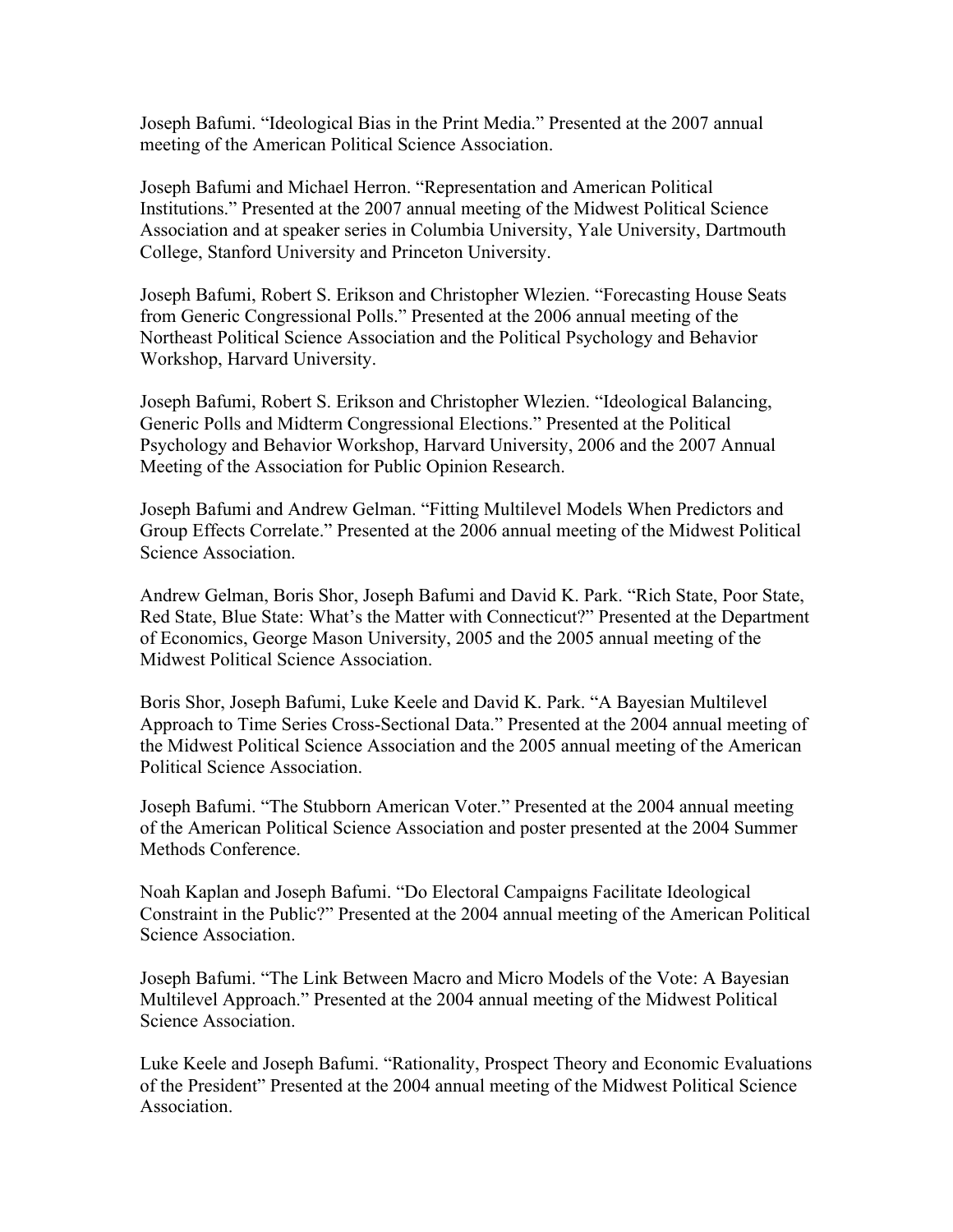Joseph Bafumi. "The Regress of Ideological Sophisticates." (working toward a collaboration with Robert S. Erikson, Kathleen Knight and Noah Kaplan). Presented at the 2003 annual meeting of the American Political Science Association and poster presented at the 2001 Summer Methods Conference.

Boris Shor, Joseph Bafumi, David K. Park and Andrew Gelman. "Multilevel Modeling of Time Series Data." Presented at the 2003 annual meeting of the American Political Science Association.

Joseph Bafumi. "Animal Spirits: The Impact of Economic Expectations on Economic Output (and Politics)." Presented at the 2003 annual meeting of the Midwest Political Science Association and poster presented at the 2003 Summer Methods Conference.

Robert Erikson and Joseph Bafumi. "The 2000 Midterm Election as an Outlier: Generic Polls, Ideological Balancing and Predicting Midterm Outcomes." Presented at the 2003 Public Choice Conference, Nashville, Tennessee.

Robert Erikson and Joseph Bafumi. "Generic Polls, Late Balancing Acts and Midterm Outcomes: Lessons from History for 2002." Presented at the 2002 Elections Conference, Columbia University.

David K. Park, Andrew Gelman and Joseph Bafumi. "State-Level Opinions from National Surveys: Postratification using Hierarchical Logistic Regression." Presented at the 2002 Summer Methods Conference and the 2002 annual meeting of the American Political Science Association.

Joseph Bafumi and Noah Kaplan with Nolan McCarty, Keith Poole, Andrew Gelman and Charles Cameron. "Scaling the Supreme Court: A Comparison of Alternative Measures of the Justices' Ideological Preferences, 1953-2001." Presented at the 2002 annual meeting of the Midwest Political Science Association.

Gallya Lahav and Joseph Bafumi. "Masses and Elites: Perceptions and Misperceptions in Collective Correspondences." Presented at the 2001 annual meeting of the Midwest Political Science Association.

### **Works Under Review or in Progress:**

Joseph Bafumi and Alan Gerber. "Does Congressional Campaign Spending Matter? Repeat Challenger Races and Equilibria Theory Combined."

Joseph Bafumi and John Sides. "Will Americans Support a Fiscal Compromise in Washington?"

### **Future Research Projects:**

Joseph Bafumi. "The Absence of Race in Comparative Public Policy Research."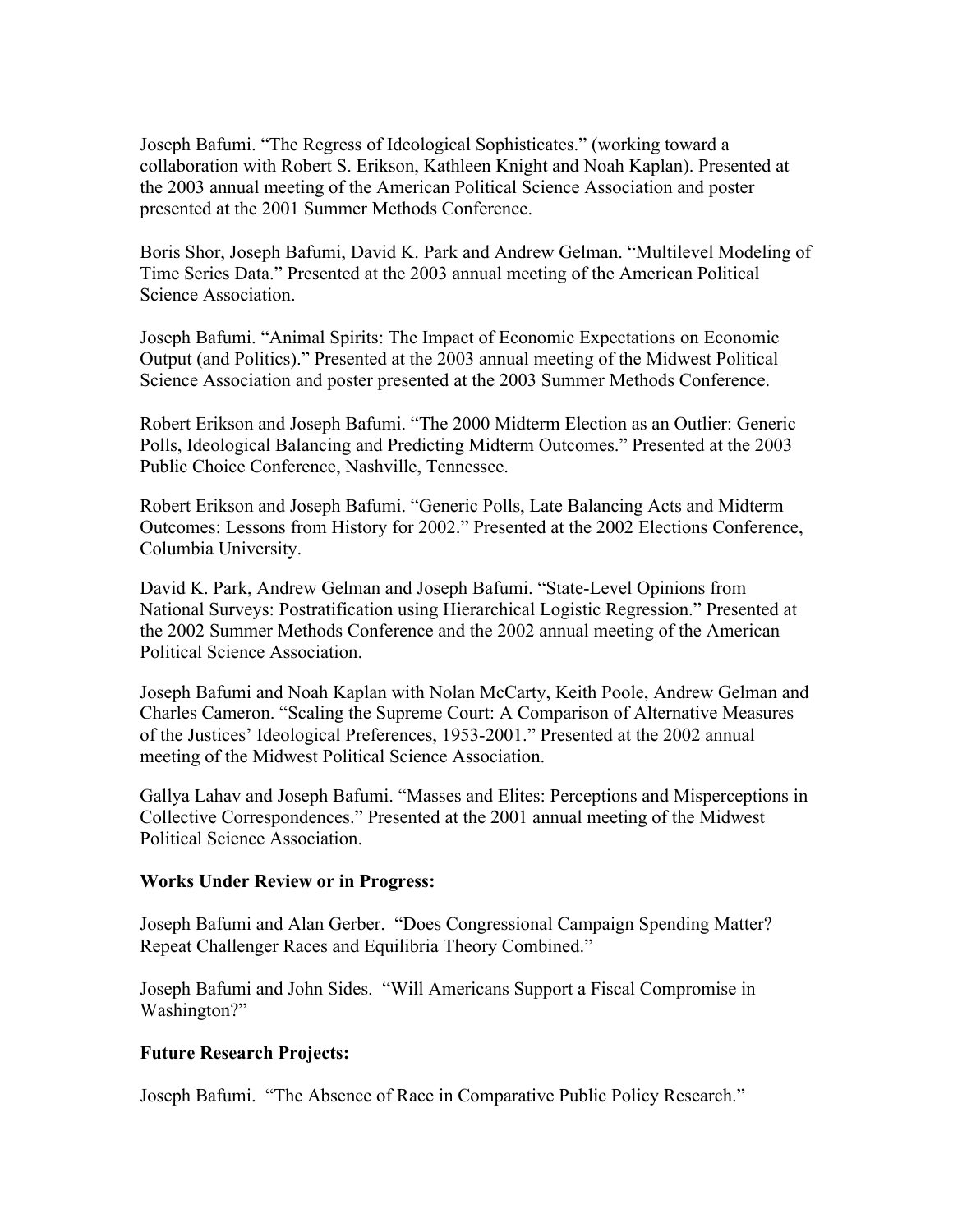Joseph Bafumi. "Are Poor Whites Voting Republican?"

### **OPINION/EDITORIAL/BLOGS:**

Sean Westwood and Joseph Bafumi. 2016. "Can Trump Win Over the Supporters of His Republican Opponents? New Research Says: Maybe Not." *The Washington Post's Monkey Cage.*

Joseph Bafumi Robert Erikson and Christopher Wlezien. 2010. "A Forecast of the 2010 House Election Outcome." *Huffington Post.*

Joseph Bafumi Robert Erikson and Christopher Wlezien. *2008.* "Obama in 2008? Race and the Electoral Map." *Huffington Post.*

Joseph Bafumi Robert Erikson and Christopher Wlezien. 2006. "What the Numbers Really Say." *Huffington Post.*

#### **CONFERENCE SERVICE:**

Lecturer. "Who Will Win the 2016 Presidential Nominating Contest?" Lecture Delivered to Family Fellows, Dartmouth College, 2016.

Panelist, Panel entitled "Is There Life After Iowa and New Hampshire" sponsored by the Nelson A. Rockefeller Center for Public Policy and the Social Sciences and Government Department, Dartmouth College, 2016.

Panelist, Panel entitled "What Now? Post-Election Opportunities and Challenges" at the Nelson A. Rockefeller Center for Public Policy and the Social Sciences, Dartmouth College, 2012.

Moderator, Webinar entitled "Digital Donkeys and Electronic Elephants: Campaigning with Big Data" at the Trends in Technology Conference, Tuck Business School, Dartmouth College, 2012.

Discussant, Panel entitled "Polarization and 'Culture War'" at the 2012 Midwest Political Science Association conference.

Chair, Panel entitled "Primaries for U.S. Congress" at the 2012 Midwest Political Science Association conference.

Section Chair, Legislative Campaigns and Elections Section at the 2012 Midwest Political Science Association conference.

Discussant, Panel entitled "Advances in Bayesian Estimation and Model Evaluation" at the 2010 American Political Science Association conference.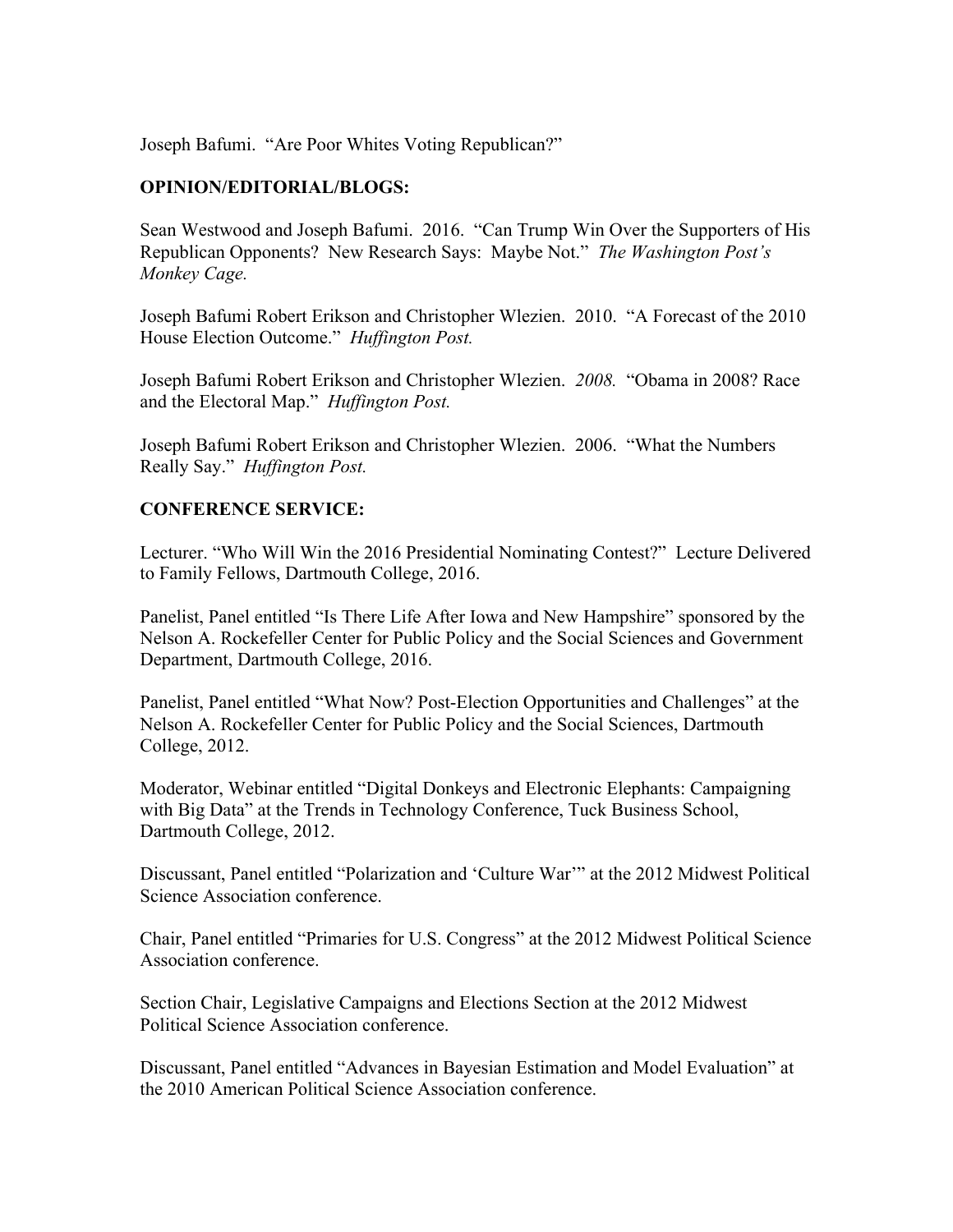Discussant, Panel entitled "Analyzing the 2008 Presidential Election" at the 2010 Midwest Political Science conference.

Discussant, Panel entitled "Multilevel Models" at the 2007 American Political Science Association conference.

Discussant and Chair, Panel entitled "The 2000 and 2004 Elections Revisited" at the 2006 Northeast Political Science Association conference.

### **AWARDS/FELLOWSHIPS:**

Political Research Quarterly Outstanding Reviewer Award, 2013

McLane Family Fellowship, Dartmouth College, 2012-2013

American Political Science Association Congressional Fellowship and Dartmouth Prestigious Award, 2010-2011.

Postdoctoral Fellow, Center for the Study of American Politics, Institution for Social and Policy Studies, Yale University, 2005-2006.

Awarded distinction for dissertation work, Columbia University, Department of Political Science, 2005.

Warren Miller Prize for best article in 2004 Political Analysis.

Institute for Social and Economic Research and Policy Fellow, Columbia University, 2003-2004, 2004-2005

Empirical Implications of Theoretical Models (EITM) institute, Washington University, 2003

Clogg Scholarship, University of Michigan's ICPSR Summer Methods Training, 2002

GSAS Fellowship, Columbia University Graduate Program in Political Science, 1999- 2000, 2000-2001, 2001-2002, 2002-2003, 2003-2004, 2004-2005

GSAS Summer Fellowship, Columbia University Graduate Program in Political Science, 2002

Political Methodology Summer Conference Invitee 2001, 2002, 2003, 2004, 2005, 2009

### **JOURNAL/BOOK SERVICE:**

*Editorial Assistant* Political Analysis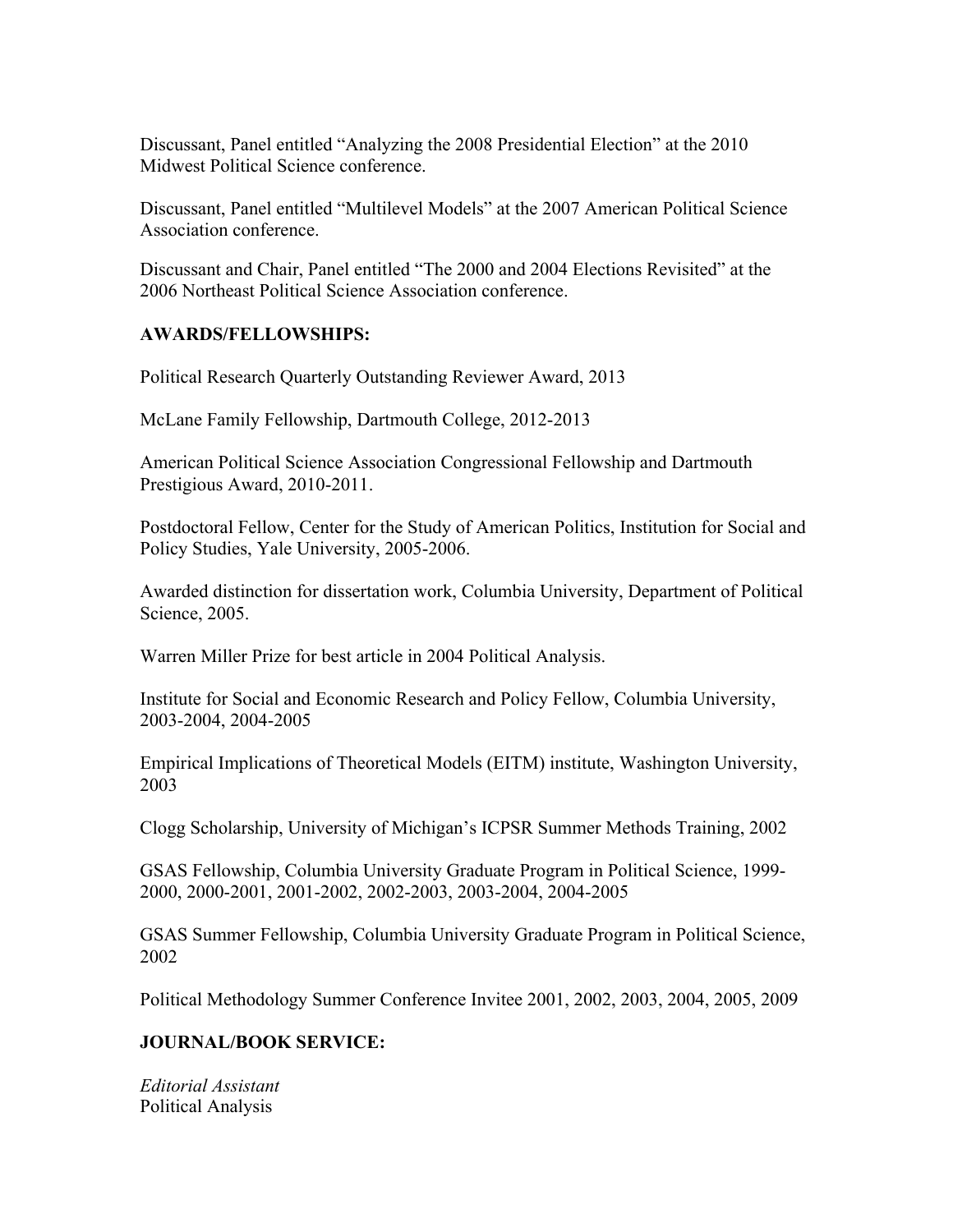Political Science Quarterly

*Reviewer* American Journal of Political Science American Mathematical Society American Political Science Review Economics & Politics Economic Journal Election Law Journal Electoral Studies European Journal of Political Economy International Journal of Press/Politics Journal of Politics Journal of Elections, Public Opinion & Parties Journal of Empirical Legal Studies Legislative Studies Quarterly Oxford University Press Perspectives on Politics Political Behavior Political Communication Political Research Quarterly Political Science Quarterly Rienner Press Sage Social Science Computer Review Social Science Quarterly Wiley Press Yale Press

## **ACADEMIC SERVICE:**

| 2016      | <b>First Generation Mentor</b>                                                          |
|-----------|-----------------------------------------------------------------------------------------|
| 2014-2016 | Committee on Standards, Dartmouth College                                               |
| 2015      | Director of the Government Department's London Off-Campus Program,<br>Dartmouth College |
| 2013-2015 | American Politics Subfield Czar                                                         |
| 2014-2015 | American Politics Search Committee, Dartmouth College                                   |
| 2013-2015 | Director of the Government Department's D.C. Internship Program,<br>Dartmouth College   |
| 2012-2013 | Visiting Faculty Search Committee, Dartmouth College                                    |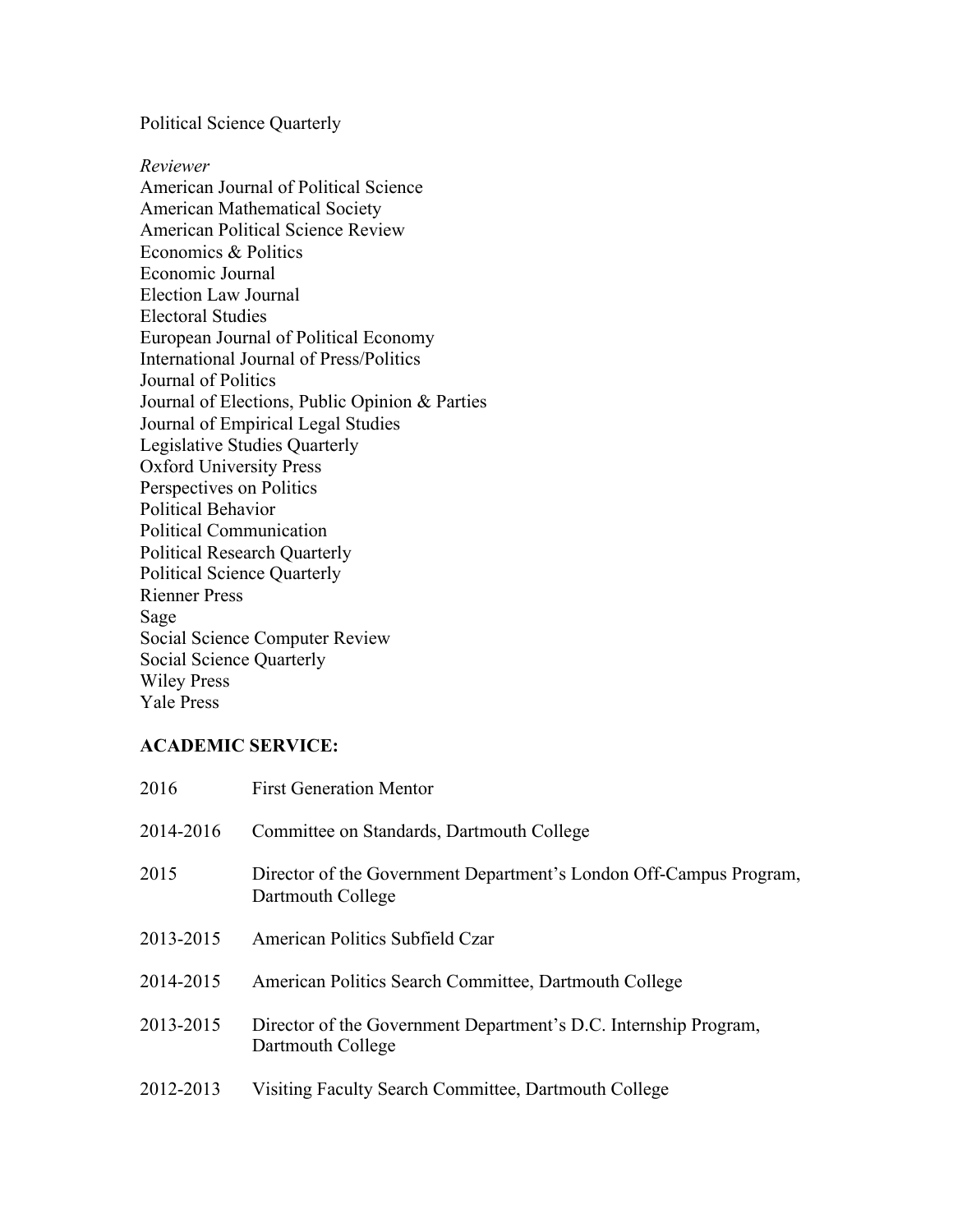| 2012-2013 | American Politics Search Committee, Dartmouth College                                        |
|-----------|----------------------------------------------------------------------------------------------|
| 2007-2010 | Director of the Government Department's D.C. Internship Program,<br>Dartmouth College        |
| 2009-2010 | Comparative Politics Search Committee, Dartmouth College                                     |
| 2008-2009 | American Politics Search Committee, Dartmouth College                                        |
| 2006-2008 | Recruit Speakers for the American Politics Workshop, Dartmouth College                       |
| 2003-2005 | Graduate Student Advisory Council Representative, Columbia University                        |
| 2002-2004 | Co-coordinator, Political Psychology Conference, Columbia University<br>and SUNY Stony Brook |
| Fall 2003 | American Politics Faculty Search Committee, Columbia University                              |
| 2003-2004 | Co-coordinator, American Politics Graduate Students Workshop,<br>Columbia University         |
| 2000-2001 | Political Science Graduate Student Admissions Committee, Columbia<br>University              |

## **PROFESSIONAL ASSOCIATION MEMBERSHIPS:**

American Political Science Association Midwest Political Science Association Political Methodology Society The Academy of Political Science American Association of Public Opinion Research Political Forecasting Group (at-large council member)

# **MEDIA COVERAGE** (selected)**:**

New York Times, Washington Post, Pollster.com, CBC Radio, New York Public Radio, Radio America, CBS Radio, local TV news, local radio news, Bloomberg TV and Congressional Quarterly.

## **RELATED EXPERIENCE:**

Election 2002 Election Consultant, The New York Times

2001-2005 Statistical Consultant, Institute for Social and Economic Research and Policy (ISERP)